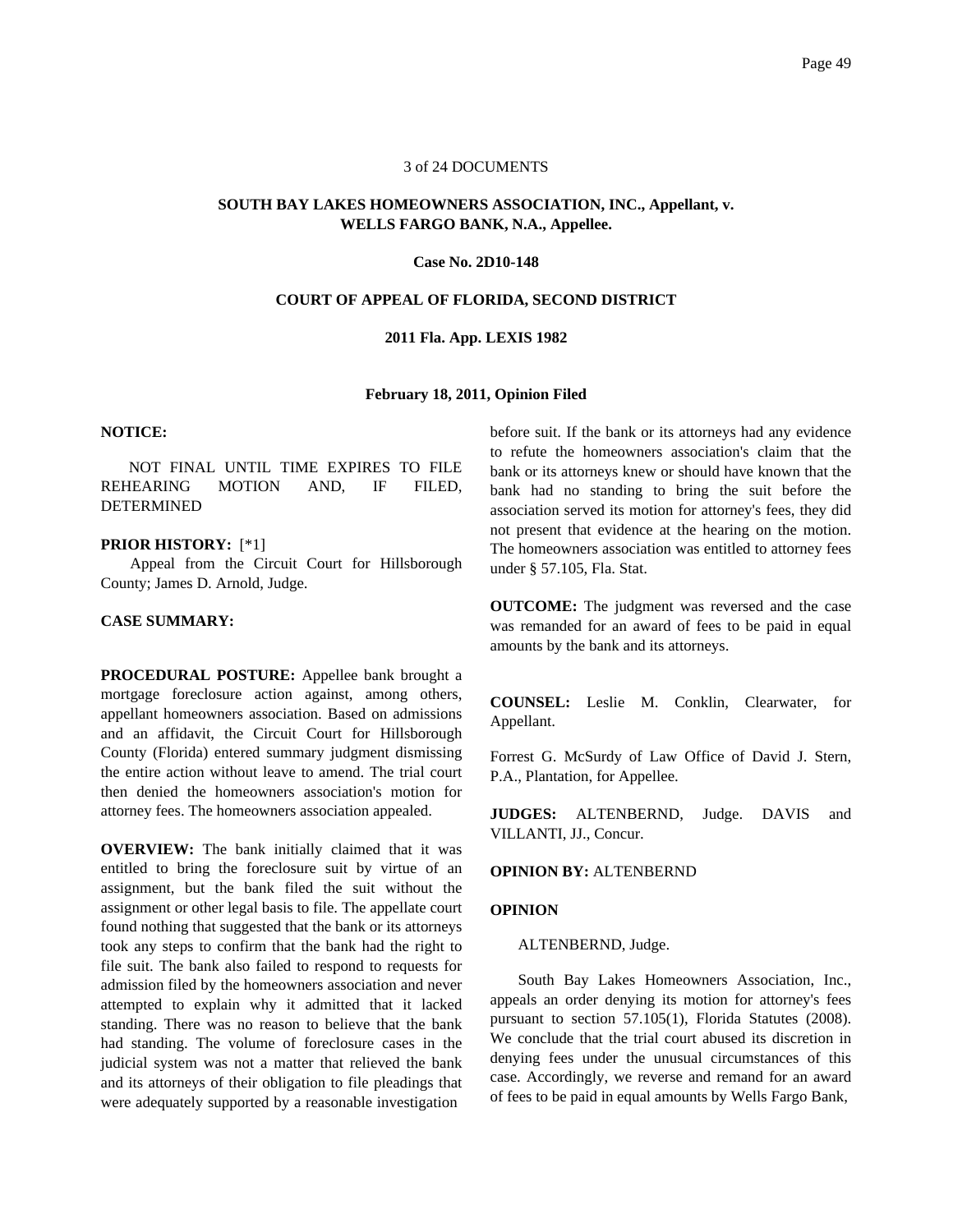N.A., and its attorneys.

Kosta and Ljubica Jankovski obtained a loan, secured by a mortgage, to purchase a home in Hillsborough County in 2005. The documents in our record show the lender as Beazer Mortgage Corporation. Allegedly, the Jankovskis defaulted on the loan.

In March 2009, the Law Offices of David J. Stern, P.A., filed a mortgage foreclosure action on behalf of Wells Fargo, naming the Jankovskis and South Bay Lakes Homeowners Association as parties. The complaint alleged that Wells Fargo filed the action "by virtue of an [\*2] assignment to be recorded." As is common in recent foreclosure actions, the complaint contained a second count to enforce a lost, destroyed, or stolen promissory note.

The complaint itself does not contain a legal description of the property on which Wells Fargo sought to foreclose. It alleges a recorded mortgage on January 18, 2006, and a modification on July 13, 2006. The mortgage identified the relevant property as Lot 6, Block 7, Valhalla Phase 3-4. The modification changed the description to Lot 60, Block 2, South Bay Lakes, Unit #2. The notice of lis pendens that Wells Fargo recorded when it commenced this action identified the property it sought to foreclose as the original description and not the modified description. The property described in the modification is within South Bay Lakes Homeowners Association. However, the property described in the lis pendens and the original mortgage is not within the association.

The Jankovskis did not file a formal answer. Instead, they submitted a letter claiming that they disputed the amount owed and were trying to resolve the matter with America's Servicing Company.

South Bay Lakes Homeowners Association filed an answer disputing that Wells [\*3] Fargo had standing to bring the action, raising other defenses, and pointing out the confusion associated with the legal description. It also served the attorneys for Wells Fargo with requests for admission, asking the bank to admit that it did not have an assignment of the mortgage in its possession or recorded in Hillsborough County. One of the requests for an admission asked Wells Fargo to admit that it had no documentary evidence to show that it was an equitable owner of the note and mortgage. Wells Fargo did not respond to the requests for admission.

In May 2009, South Bay Lakes Homeowners Association filed a motion for summary judgment based on the admissions. At the same time, the attorney for the association filed an affidavit explaining that he had searched the public records and had not found an assignment of the mortgage. He also explained that the description on the lis pendens was not the encumbered property. Finally, the association served, but did not file, a motion for attorney's fees pursuant to section 57.105 in order to give the bank an opportunity to resolve the matter within the statutory twenty-one-day period. The bank took no action.

On July 29, 2009, the attorney [\*4] for the association attended the hearing on its motion for summary judgment. Wells Fargo made no appearance. Based on the admissions and the affidavit, the trial court entered a final judgment dismissing the entire action without leave to amend.

Thereafter, the association filed its motion for attorney's fees and scheduled a hearing for November 2009. Wells Fargo sent a local attorney, who had not reviewed the file, to the hearing. He had "no idea" whether the legal description in the complaint had been inaccurate. The trial court denied the motion for fees, reasoning that some lender was entitled to file an action to foreclose on the parcel described in the modification and owned by the Jankovskis and that the action was, therefore, not one entitling the association to attorney's fees. The association has appealed that order.

The issue in this case is not whether the owners would have been entitled to attorney's fees. Instead, the issue is the association's entitlement to fees. It is noteworthy, however, that the owners were the prevailing party in this action by virtue of the efforts of the association's attorney. By contract, the owners would have been entitled to recover fees in [\*5] this case if the prevailing attorney had been their attorney.

In this case, it is undisputed that Wells Fargo filed a foreclosure action without an assignment or other legal basis to file the action. Nothing in the record suggests that it or its attorneys took any steps to confirm that Wells Fargo had the legal right to file this action. It has relied on the association's attorney to perform the legal research and public records examination that its own attorney should have performed before it filed the action.

We emphasize that a failure to respond to a request